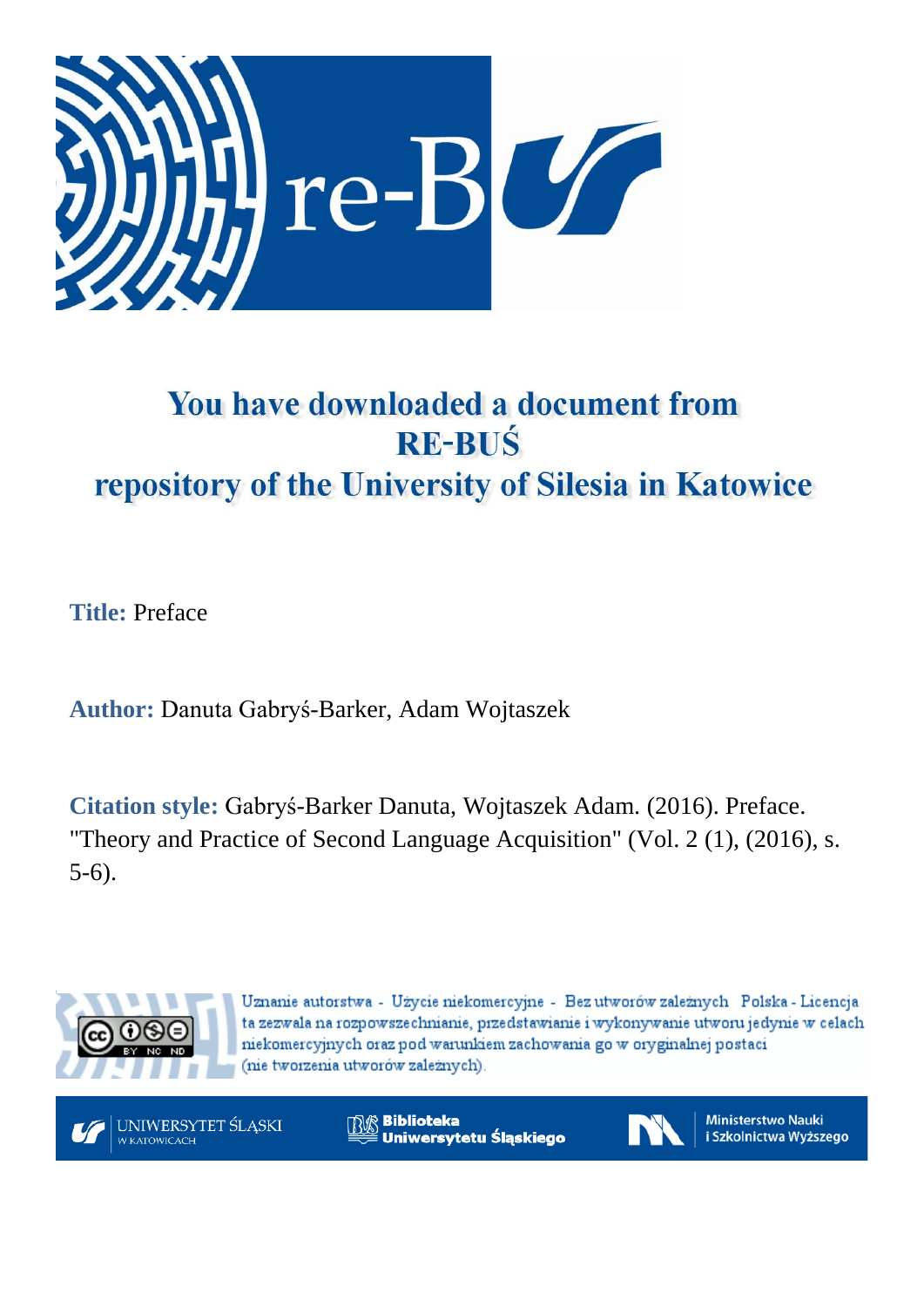## **Preface**

We resolved to start publishing this journal thinking that despite the fact that Poland has a strong position in second language acquisition research and that quite a large number of monographic publications in this area come out every year—often published abroad with Multilingual Matters or Springer, among others—yet there is no academic research-oriented journal devoted to the theory and practice of SLA which would be widely available to Polish academia. The existing journal, *Studies in Second Language Learning and Teaching* published by Adam Mickiewicz University (Kalisz-Poznań), emphasizes the role of classroom-oriented research and so its particular focus complements the new journal by presenting foreign language pedagogy and its classroom applications. The origins of our journal also lie in the success of the *International Conference on Second/Foreign Language Acquisition*  that has been organized for almost thirty years by the Institute of English at the University of Silesia. It gathers together each year many Polish and foreign academics and focuses on often un-researched issues and fairly new trends in SLA. Papers falling within the leading theme of each conference are usually edited and published in the form of a monograph, but there are also many studies presented in research areas not directly related to the main theme. Since many of these are of a high academic standard, we would like to open a channel for their publication, alongside other original articles and submissions. We believe that our new journal will serve an important need in projecting new and interesting research in SLA.

This is the second issue of our journal, which is published bi-annually and consists of articles submitted to us directly or solicited (by invitation). Each text is peer-reviewed in a double blind referring process by referees of the Editorial Board and beyond. The Editorial Board consists of both Polish scholars and foreign experts in the area, and represents the wide range of research interests of its members. All updated information on the journal is available on its new